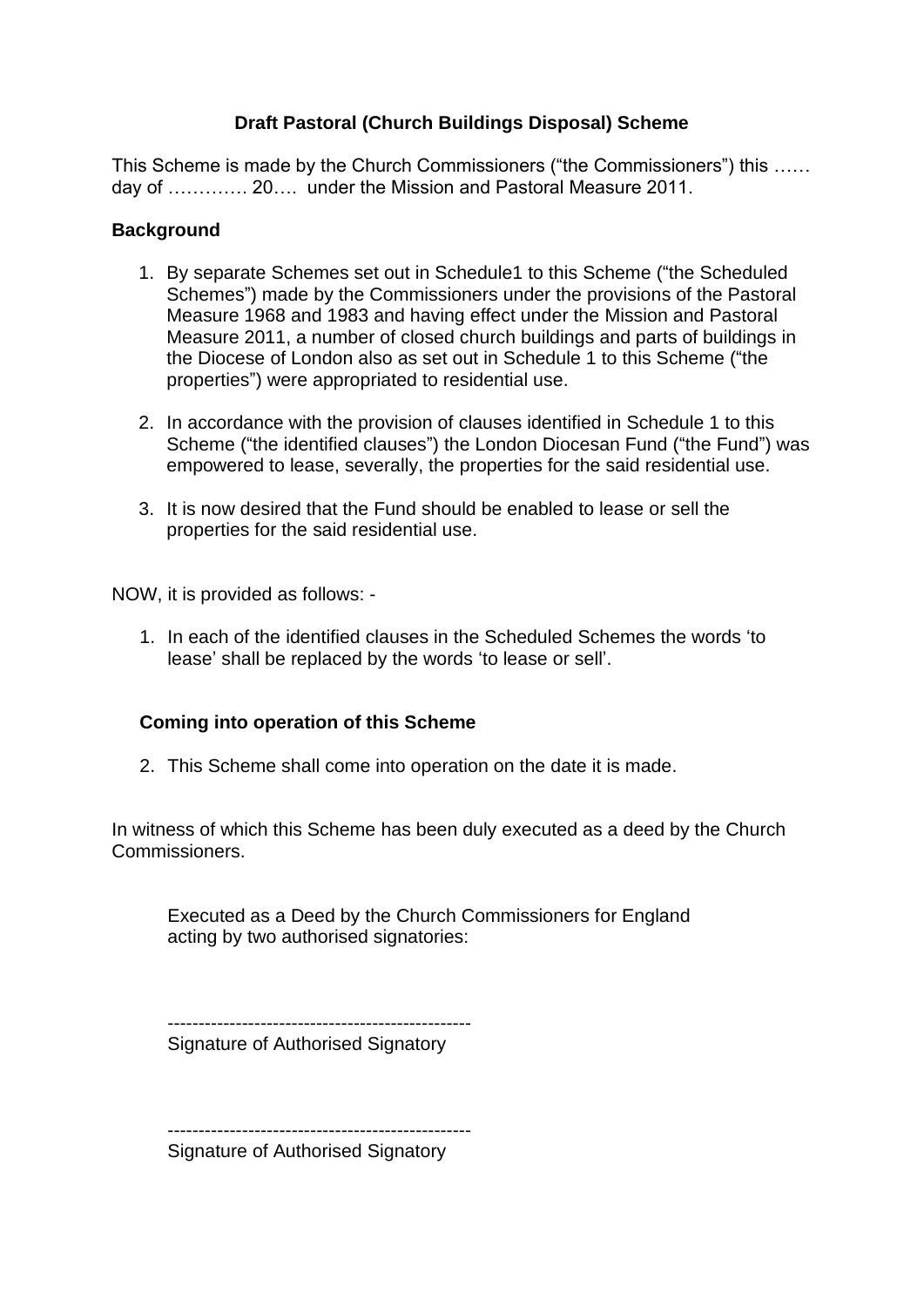# **Schedule 1: "the Scheduled Schemes"**

| "the properties"                            |                                                                 |                                                 | "the identified<br>clauses"              |
|---------------------------------------------|-----------------------------------------------------------------|-------------------------------------------------|------------------------------------------|
| <b>Former Church</b><br><b>Name</b>         | <b>Current name</b><br>and Address                              | Date Scheme made by the<br><b>Commissioners</b> | <b>Clause in Scheme</b><br>being amended |
| Saint Simon, West<br>Kilburn                | Simon Court, Saltram Crescent,<br>Maida Vale, W9 3JA            | 22 October 1981                                 | Clause 3.                                |
| Saint James the<br>Great, Bethnal Green     | St James's Court, 331 Bethnal<br>Green Road, E2 6LJ             | 30 July 1987                                    | Clause 2                                 |
| All Saints Tufnell Park<br>(Upper Holloway) | All Saints Church, Tytherton Road,<br>Tufnell Park, N19 4PZ     | 5 July 1994                                     | Clause $3(4)$                            |
| Saint Peter, Upper<br>Holloway              | St Peter's Church, Dartmouth Park<br>Hill, Holloway, N19 5HL    | 2 June 1998                                     | Clause 3 (3) (b)                         |
| Saint Clement,<br>Barnsbury                 | St Clements Court, 60 Arundel<br>Square, Islington, N7 8BT      | 8 May 1985                                      | Clause 2                                 |
| Saint Peter, Stepney                        | St Peters Court, 99 Cephas Street,<br>Stepney, E1 4AE           | 13 June 1996                                    | Clause 2                                 |
| Saint James, Moore<br>Park, Fulham          | 2 and 3 Church Row, Moore Park<br>Road, Fulham, SW6 2JW         | 7 March 1979                                    | Clause $3(1)$                            |
| Saint Mary, Stamford<br><b>Brook</b>        | St Mary's Court, Stamford Brook<br>Road, Stamford Brook, W6 0XP | 4 December 1984                                 | Clause 2                                 |
| Saint Philip, Earls<br>Court                | 97B Earls Court Road, Kensington,<br><b>W8 6QH</b>              | 11 April 2000                                   | Clause 4 (b)                             |
| Saint Stephen, West<br>Ealing               | St Stephens Court, The Avenue,<br>Ealing, W13 8HX               | 1 July 1986                                     | Clause $4(2)$                            |
| Saint Mark Hanwell                          | St Marks Court, Lower Boston<br>Road, Hanwell, W7 2ND           | 27 June 1985                                    | Clause 3                                 |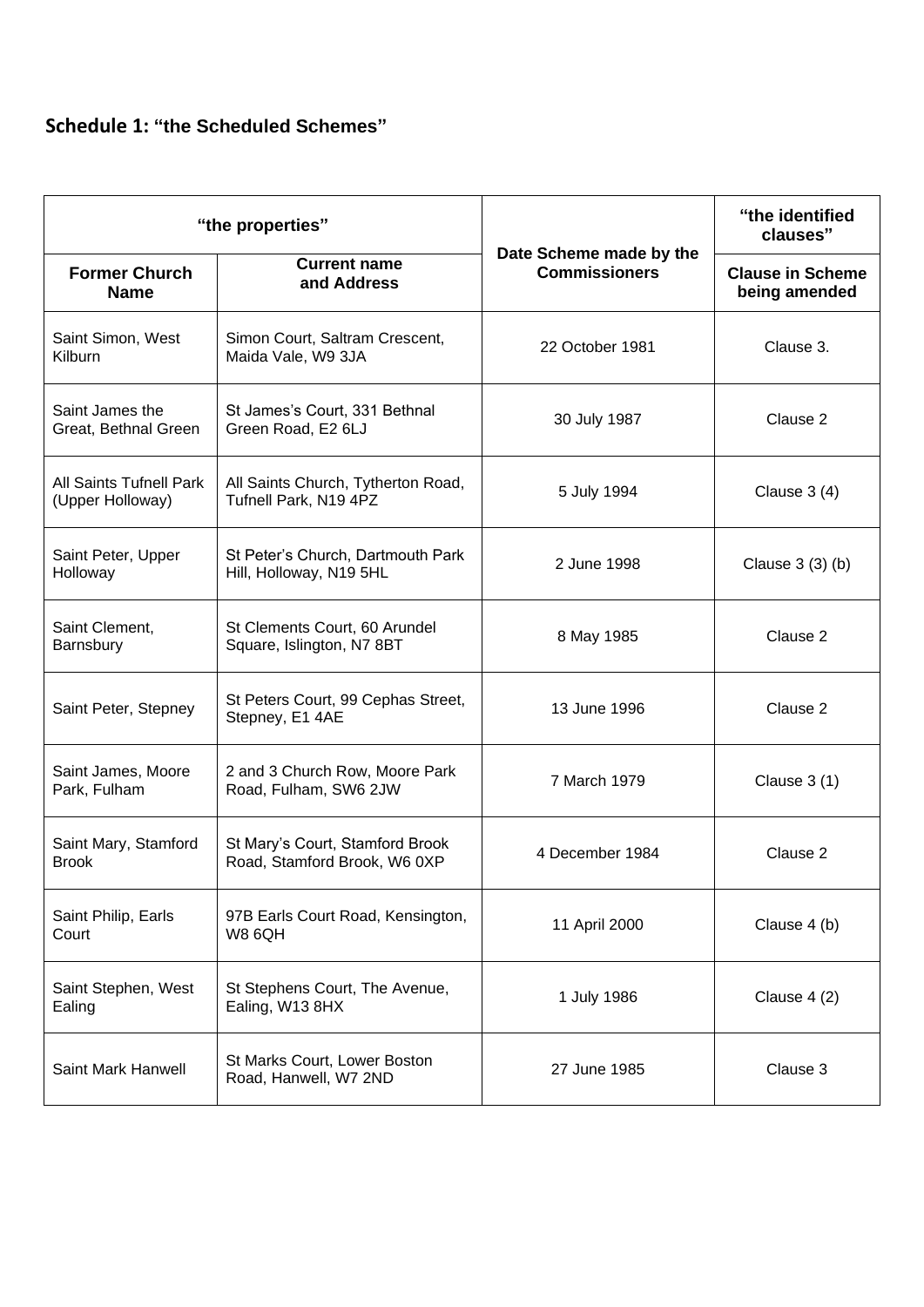



## **EXPLANATORY NOTE**

#### **MISSION AND PASTORAL MEASURE 2011 DRAFT AMENDING PASTORAL (CHURCH BUILDINGS DISPOSAL) SCHEME FREEHOLD DISPOSALS DIOCESE OF LONDON**

This note accompanies a draft scheme under the Mission and Pastoral Measure 2011 which makes provision for the future of a closed church building. The Church Commissioners provide this information so that individuals and interested parties can understand the background to the proposals, make a reasoned judgement on the merits of the draft scheme and, if they see fit, a reasoned expression of support or objection to it.

#### **The Current Proposals**

The Commissioners have agreed to publish an amending draft Pastoral (Church Buildings Disposal) Scheme providing for the sites of some former closed churches appropriated to residential use to be sold by the London Diocesan Fund (LDF).

#### **Background**

By separate Schemes made by the Church Commissioners under the provisions of the Pastoral Measure 1969 and subsequently the Pastoral Measure 1983 between 1979 and 2001 several closed church buildings and parts of closed church buildings in the Diocese of London were appropriated to residential use and the LDF was empowered to lease, severally, the said properties for residential use.

The LDF now wishes to sell the freehold reversions of these properties (in which they have a 'ground-rent' interest) which requires the Church Commissioners to publish an amending Pastoral (Church Buildings Disposal) Scheme which, if brought into operation, will legally provide for the LDF to take forward the disposals of the freeholds of the named properties.

#### **The Properties**

The properties provided for in the draft Scheme are:

- Simon Court, Saltram Crescent, Maida Vale, W9 3JA
- St James's Court, 331 Bethnal Green Road, E2 6LJ
- All Saints Church, Tytherton Road, Tufnell Park, N19 4PZ
- St Peter's Church, Dartmouth Park Hill, Holloway, N19 5HL
- St Clements Court, 60 Arundel Square, Islington, N7 8BT
- St Peters Court, 99 Cephas Street, Stepney, E1 4AE
- 2 and 3 Church Row, Moore Park Road, Fulham, SW6 2JW
- St Mary's Court, Stamford Brook Road, Stamford Brook, W6 0XP
- 97B Earls Court Road, Kensington, W8 6QH
- St Stephens Court, The Avenue, Ealing, W13 8HX
- St Marks Court, Lower Boston Road, Hanwell, W7 2ND